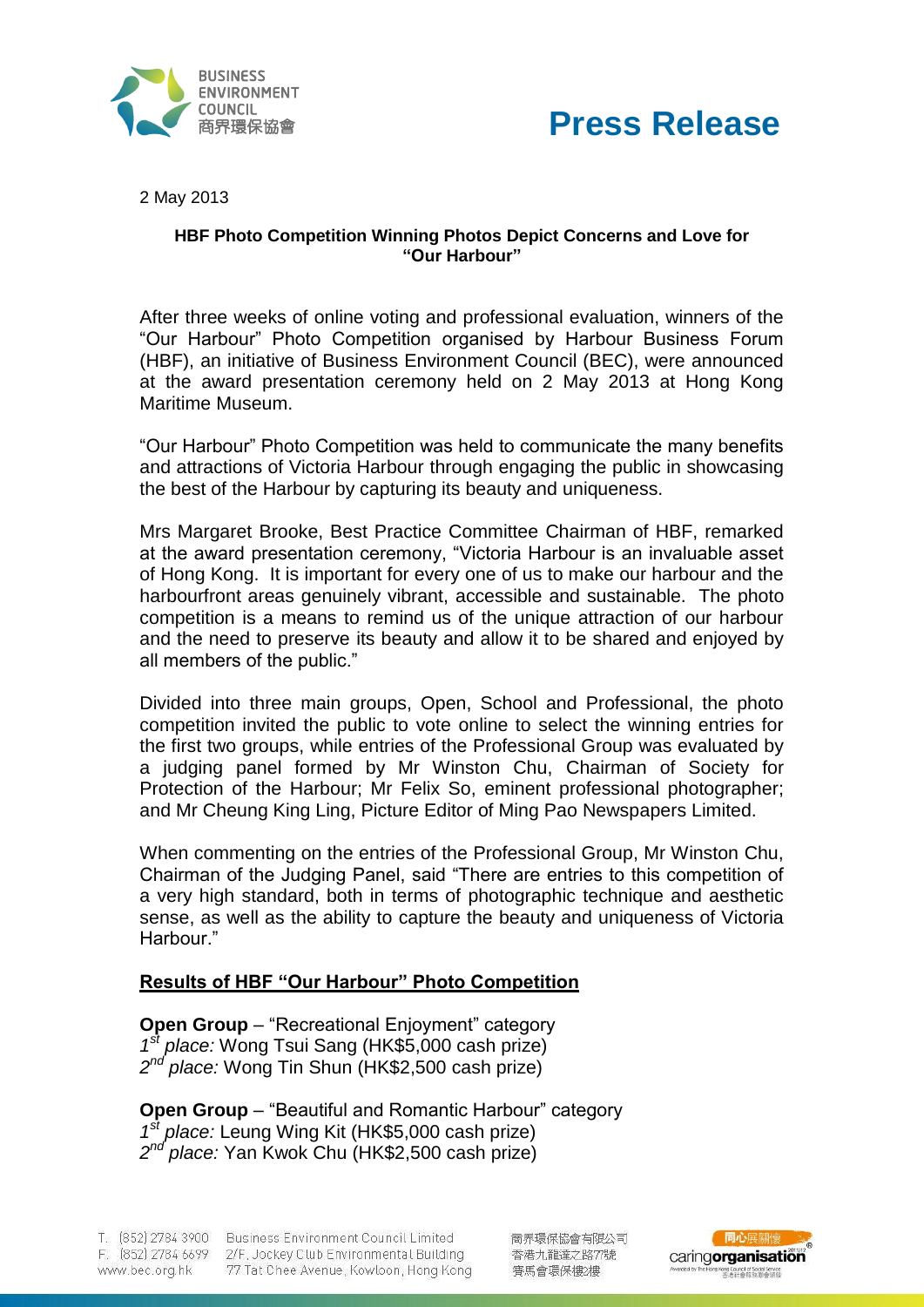

**Open Group** – "Working Heritage Harbour" category *1 st place:* Leung Pui Yan (HK\$5,000 cash prize) *2 nd place:* Tong Chi Hang (HK\$2,500 cash prize)

**School Group – "Ships and Boats" category** *1 st place:* Kwok Man Tai (HK\$6,000 cash prize) *2 nd place:* Wong Loc Heng (HK\$3,000 cash prize)

**School Group** – "Harbour and Harbourfront Activities" category *1 st place:* Yu Yee Yeung (HK\$6,000 cash prize) *2 nd place:* Lam Wing Yin (HK\$3,000 cash prize)

**Professional Group** – "Spirit of Victoria Harbour" category *1 st place:* Chow Ho Sum (HK\$10,000 cash prize)  $2^{nd}$ *nd place:* Lau Sai Wah (HK\$6,000 cash prize) *3 rd place:* Kwong Fu Fai (HK\$3,000 cash prize)

Mrs Margaret Brooke said, "A picture speaks a thousand words. HBF is grateful for the efforts of all the participants in depicting their views, love and concerns for our harbour in their unique pictures. These winning photos will be open for sharing with the public at Hong Kong Maritime Museum, itself a very unique place for holding our award presentation, exhibiting as it does the heritage of our harbour and providing stunning view harbour views for the public to enjoy."

All winning photos will be exhibited at Hong Kong Maritime Museum, Central Pier No 8, Central, Hong Kong from 2 to 20 May 2013. They are also available on the photo competition website [\(http://competition.victoriaharbour.hk\)](http://competition.victoriaharbour.hk/).

- END -

#### **For enquiries, please contact**

Marcella Chui Director, Events and Communications Business Environment Council Tel: 2784 3912 Email: [marcella@bec.org.hk](mailto:marcella@bec.org.hk)

Joey Hui Senior Officer, Corporate Communications Business Environment Council Tel: 2784 3958 Email: [joey@bec.org.hk](mailto:joey@bec.org.hk)

### **About the Harbour Business Forum**

The Harbour Business Forum (HBF) was formally launched in 2005, due to a concern about how developments in and around the harbour could have a negative impact upon the future development of Hong Kong. An initiative of the Business Environment Council, HBF is a membership supported organisation and now one of the largest business alliances with 121 business members – including 10 Patron

www.bec.org.hk

T. (852) 2784 3900 Business Environment Council Limited F. (852) 2784 6699 2/F, Jockey Club Environmental Building 77 Tat Chee Avenue, Kowloon, Hong Kong 商界環保協會有限公司 香港九龍達之路77號 賽馬會環保樓2樓

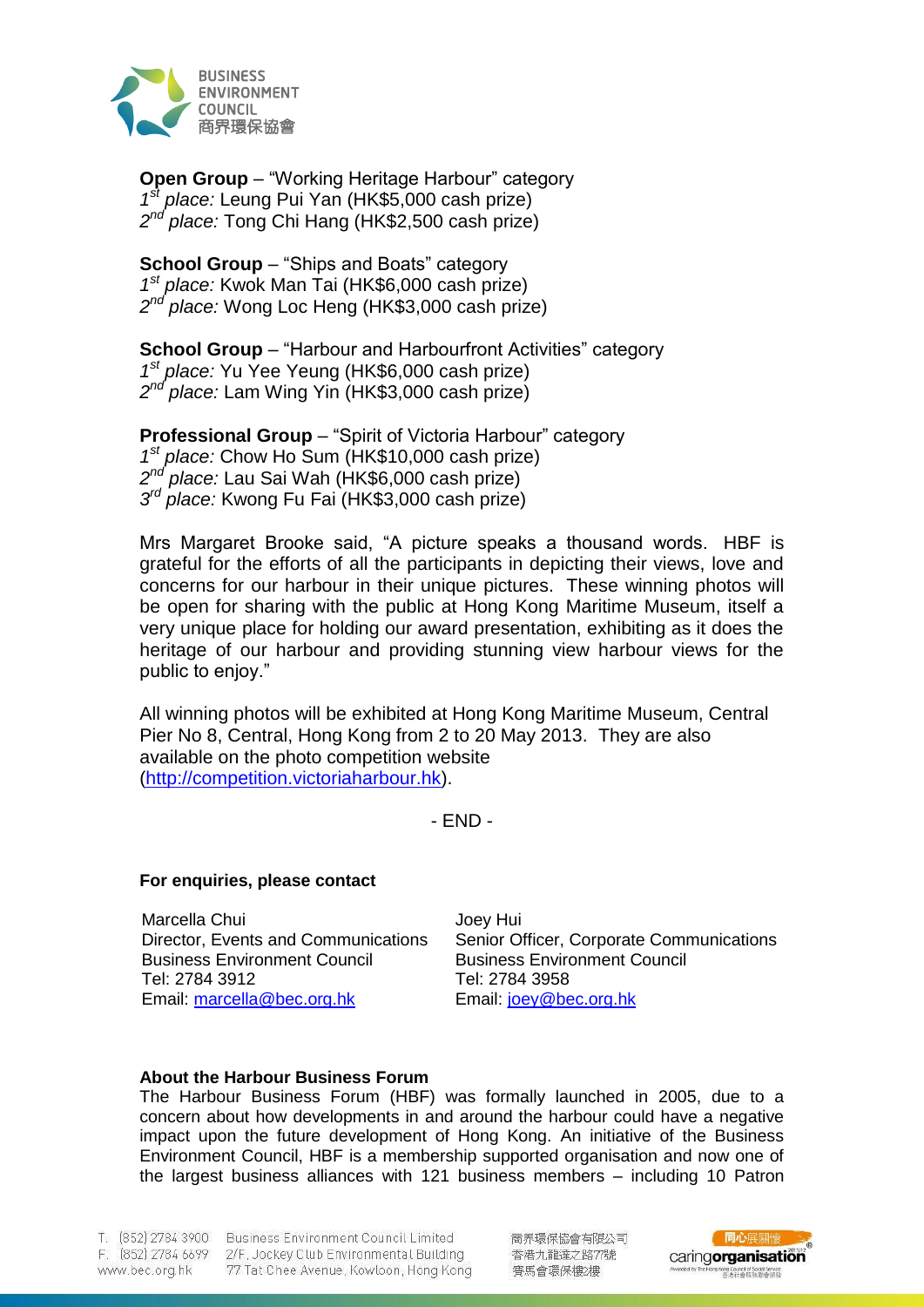

Members, 29 Corporate Members, 53 Professional Members and 29 Supporting Members from business chambers and professional associations. HBF is primarily a research driven think tank with a distinct, if discreet lobbying edge defined by its principles and objectives. These include the creation of an overarching agency for the harbour and the need for any harbour development to have greater access to the harbour. For more details about the HBF, please visit the HBF official website: http://www.harbourbusinessforum.com.

# **Photo Caption**



*(1) HBF member representatives together with "Our Harbour" Photo Competition winners and judges.*



*(2) "Our Harbour" Photo Competition 1st place winner of Professional Group "Victoria Harbour in My Eye"*

F. (852) 2784 6699 www.bec.org.hk

T. (852) 2784 3900 Business Environment Council Limited 2/F, Jockey Club Environmental Building 77 Tat Chee Avenue, Kowloon, Hong Kong 商界環保協會有限公司 香港九龍達之路77號 賽馬會環保樓2樓